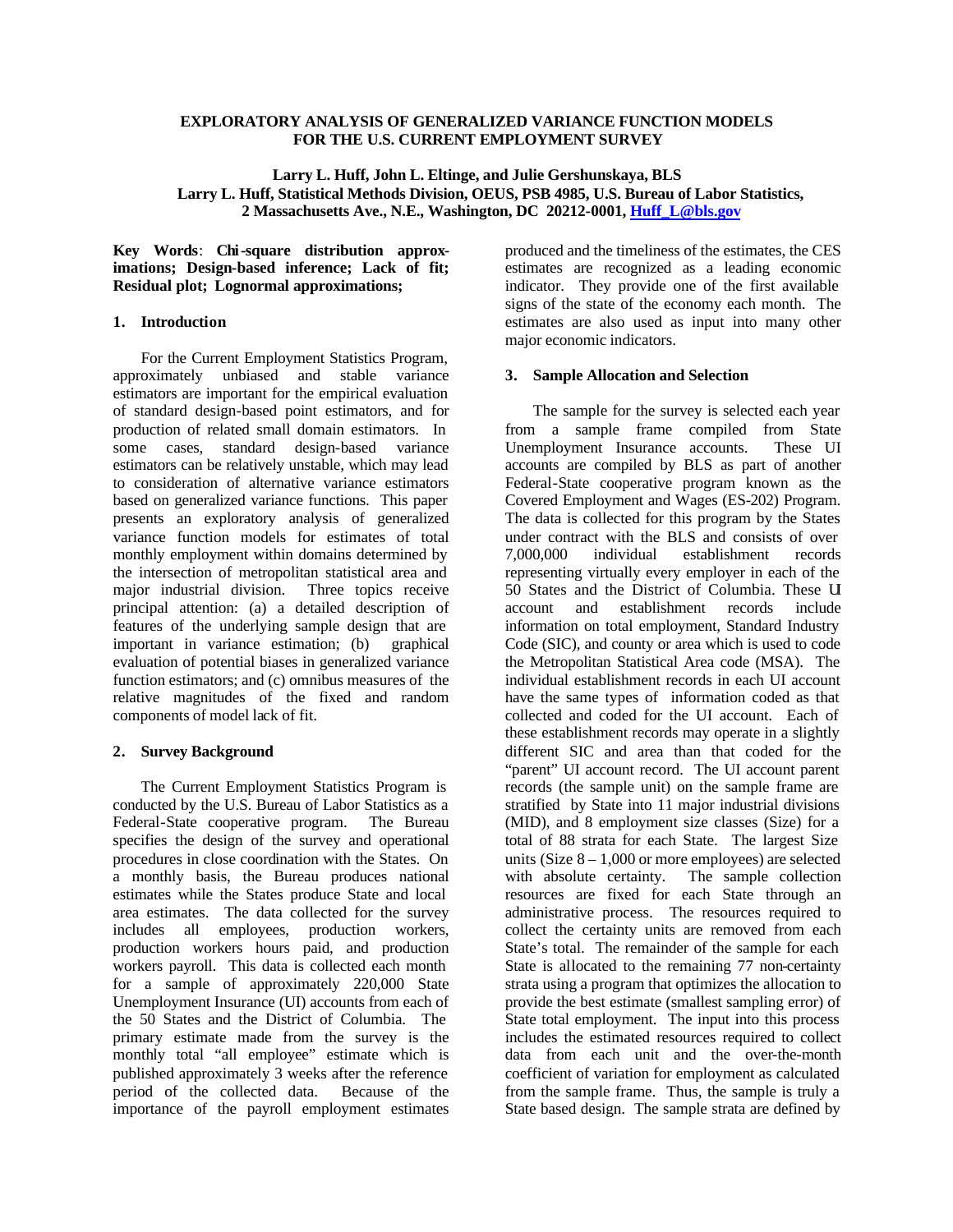State, MID, and Size. Before sample selection, the units within each stratum are sorted by MSA to ensure that MSAs have sample units selected from them in direct proportion to the number of units in the MSA. The sample is selected from each State/MID/Size stratum, after sorting by MSA, by taking one random start for the stratum and then selecting the remainder of the sample units by taking every N/n th unit in the stratum. This does not ensure that all MSAs within the stratum will have sample units selected, however, it does ensure that if units are selected from a stratum with a probability of  $\frac{1}{4}$ and an MSA in the stratum has 4 units, then 1 unit from the MSA will be selected. Within a given State x MID x Size stratum, units are sorted only according to MSA and an uninformative permanent random number. This provides a degree of randomness for the MSA sample selected within each stratum. This also provides a degree of independence between the MSA samples that are used in making MSA/MID estimates of all employees. After sample selection, each sample unit is given a sample weight which is equal to the inverse of the probability of selection. For additional background in the CES sample design, see Butani et al, (1997), Werking (1997) and references cited therein.

#### **4. Point Estimation**

We will limit our discussion of estimation to all employment (AE) estimates since that is the principal statistic estimated from the survey and the one estimate where the need for reliable and stable sampling error information is the strongest. For a given month, the individual establishment data is collected for all responding establishments within each selected UI account. This provides us the actual MID and MSA where the employees in the establishment are working. When making estimates, the individual establishment records are used to ensure that we place the employees in the appropriate industry and area. The form of the monthly estimate of AE is referred to as a weighted link relative estimator:

$$
\hat{Y}_t = \frac{\sum_{i \in M_t} w_i y_{i,t}}{\sum_{i \in M_t} w_i y_{i,t-1}} \hat{Y}_{t-1}
$$
\n(4.0)

where  $\hat{Y}_t$  = total employment estimate for month t,  $\hat{Y}_{t-1}$  = total employment estimate for month t-1, ∑∈*M<sup>t</sup> i*  $w_i y_{i,t}$  = summed weighted employment total in

month t for matched sample units at time t and t-1, i.e., matched sample units at time t reporting nonzero data for month t and  $\sum_{i \in M}$ −  $i \in M_t$  $W_i Y_{i,t-1} =$ 

summed weighted employment total in month t-1 for matched sample units at time t.

Once each year the estimates are benchmarked or adjusted to the true population employment values from the Covered Employment and Wages Program. For t=0, the estimator shown above is started with  $Y_0$ 

in the place of  $\hat{Y}_{t-1}$ ,  $Y_0$  being the true population value at the benchmark month or month 0.

#### **5. Variance Estimation**

Variance estimation is accomplished using balanced half-sample (BHS) methodology. The BHS method addresses all of the CES design features including stratification, allowances for imputation variance and for the finite population correction. Details of the procedure are provided in Wolter et al, (1998). The basic form for the variance estimator is:

$$
\hat{v}_k(\hat{q}) = \frac{1}{g^2 k} \sum_{a=1}^k (\hat{q}_a^+ - \hat{q})^2
$$

where  $\hat{\mathbf{q}}$  = the full sample weighted link relative estimator (4.0) for total employment as described above; k is the number of half samples (both the half sample and its complement half sample are used); *g*  $=$  a mixing parameter used to weight the half samples  $(1+g)$ , and the complement of the half samples  $(1-g)$ , with *g* set = 0.5; and  $\hat{q}_a^+$  = the half sample weighted link relative estimator for the *a* th half sample (using the half sample and its complement). The weights used for these half sample estimates are adjusted for the half sample, imputation, and the finite population correction factor.

The set of half samples used for calculating variances for Statewide/All Industry estimates are constructed by employing the use of a Hadamard matrix with columns representing different strata and rows designating different half samples. The number of sample strata in each State is 66 since there are 11 MIDs and 6 size classes. (For purposes of variance estimation, the largest 3 size classes are collapsed together.) A Hadamard Matrix of order 68 is used to designate the half samples. This results in 68 half sample replicates used in calculation of Statewide/All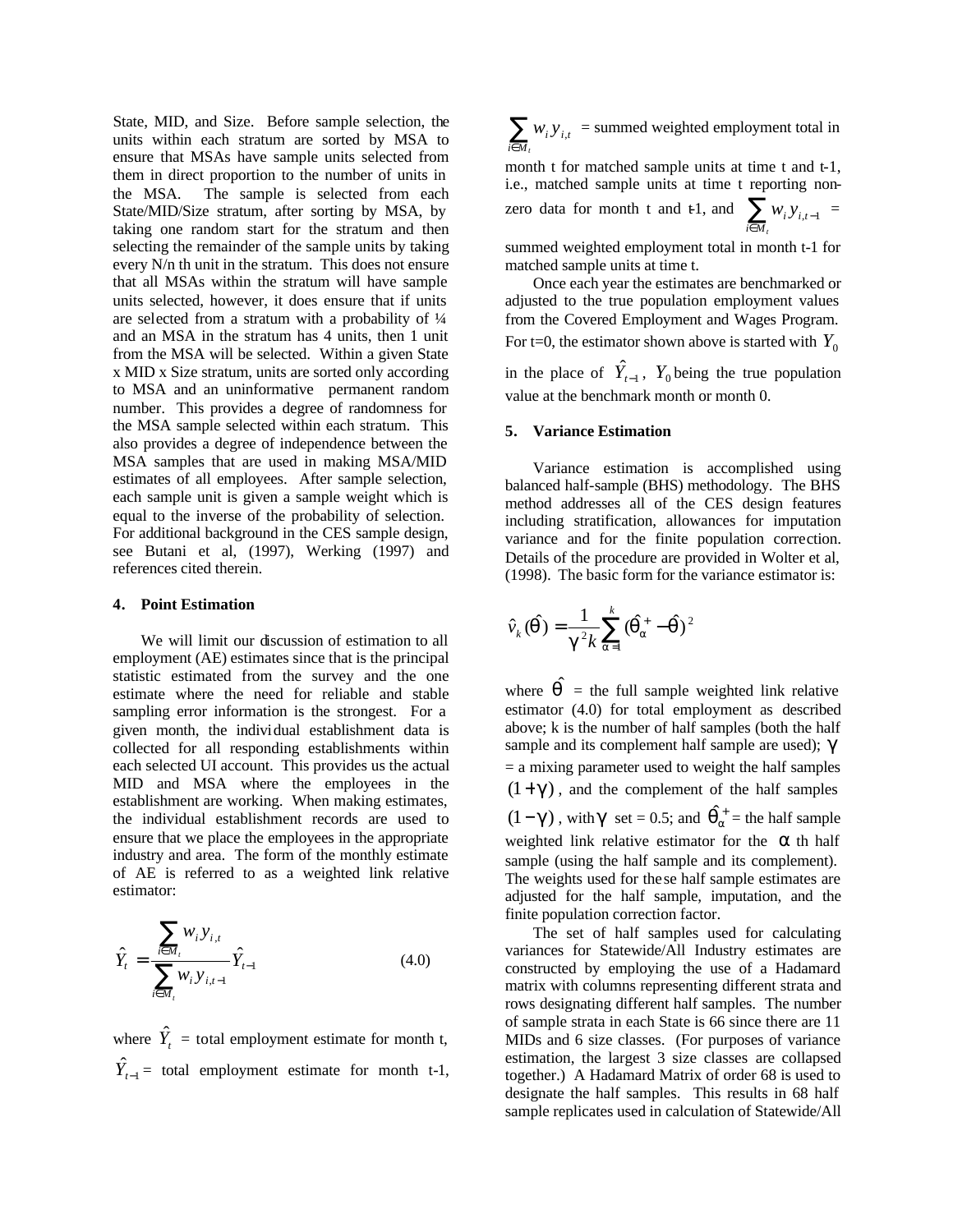Industry estimates, which in turn produce variance estimates for the aggregate estimates.

The estimates that are of interest for our study are estimates of total employment in a given MID within a specified MSA. The variances needed for these estimates have two purposes. The first is for use by the States in analyzing their small area estimates made using the weighted link relative estimator (1) described above. The second is for use in weighting the weighted link relative estimate in a weighted least squares small area estimator. In calculating the variances for MSA/MID estimates, the only remaining stratification uses the 6 combined size classes within the MID. A new Hadamard matrix of order 8 is used to define 8 half samples for each of the MSA/MID variance estimates. The columns represent the six size strata (the first and last colunms are omitted) and the rows designate the 8 half samples. The variance estimates calculated have only 6 degrees of freedom and display a substantial degree of variability.

#### **6. Finding a Generalized Variance Function**

Due to the above mentioned stability problems for standard design-based estimators, we explored the possibility of using generalized variance functions (GVFs) for small domains defined by the intersection of MSA and MID. For some general background on GVFs, see Johnson and King (1987), Valliant (1987) and references cited therein. Woodruff (1992, 1993) considered generalized variance functions for highlevel point estimators from the CES under its previous quota-sample design. The present paper restricts attention to results under the CES probability design.

We consider a linear regression (GVF) model with  $\ln(\hat{V}_{mt})$  as a dependent variable, where  $\hat{V}_{mt}$  is the BHS estimate of variance for  $\hat{Y}_{mt}$ , the

employment estimator for domain m in month t. After exploring many alternative GVF models, the search was narrowed to the model:

$$
\ln(\hat{V}_{mt}) = \mathbf{g}_0 + \mathbf{g}_1 \ln(x_{m0}) + \mathbf{g}_2 t + \mathbf{g}_3 \ln(n_{mt}) + e_i
$$
\n(6.0)

where  $x_{m0}$  = the true employment in area m for the benchmark period 0;  $t =$  month label for number of months from benchmark period;  $n_{mt}$  = number of responding sample UI Accounts in domain m at time t; and,  $e_{mt}$  = a random error term with expectation equal to zero and variance equal to  $s_e^2$ .

If  $e_{mt} \sim N(0, s_e^2)$ , an approximately unbiased estimator of the design expectation of  $\hat{V}_{mt}$  is:

$$
V_{mt}^{*} \equiv \exp\{\hat{\boldsymbol{s}}_{e}^{2}/2 + \hat{\boldsymbol{g}}_{0} + \hat{\boldsymbol{g}}_{1}\ln(x_{m0}) + \hat{\boldsymbol{g}}_{2}t + \hat{\boldsymbol{g}}_{3}(n_{mt})\} (6.1)
$$

In many applications, a variance estimator follows approximately a chi-square or lognormal distribution. To evaluate the adequacy of these approximations, for the CES, we produced the quantile-quantile plots displayed in Figures 1 and 2 for data collected for the Wholesale Trade industry in  $M = 100$  MSAs and T = 12 months. Figure 1 displays a plot of the quantiles of the relative remainder terms

$$
d_{mt} = (V_{mt}^*)^{-1}(\hat{V}_{mt} - V_{mt}^*)
$$
 (6.2)

(vertical axis) against the corresponding quantiles of a standardized chi-square distribution on six degrees of freedom. Note especially that the upper tail of the distribution of *dmt* is much more extreme than would be anticipated under a standardized chi-square distribution on six degrees of freedom.



Figure 2 presents the corresponding lognormal plots. Note that under model (6.0), the lognormal distribution provides a better approximation to the upper tail of the distribution of *dmt* .

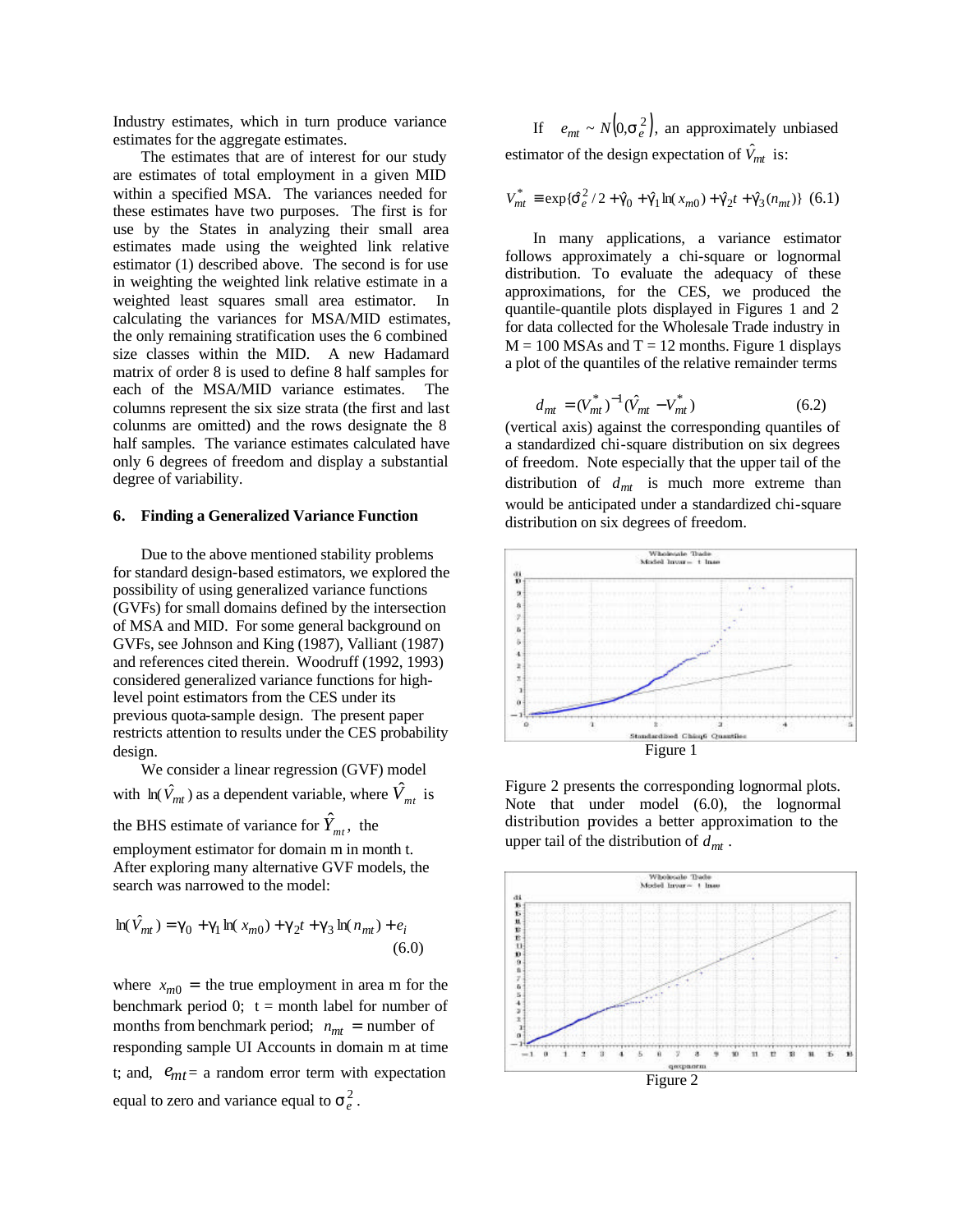## **7. Diagnostics to Assess the Adequacy of Approximation (6.0): Direct Evaluation of Remainder Terms**

Define the relative remainder terms

$$
d_{mt} = (V_{mt}^*)^{-1}(\hat{V}_{mt} - V_{mt}^*)
$$
\n
$$
and their average
$$
\n(7.1)

 $=M^{-1}\sum_{m=1}^{N}$ *M m*  $\overline{d}_t = M^{-1} \sum d_{nt}$ 1 (7.2)

and variance

$$
S_t^2 = (M - 1)^{-1} \sum_{m=1}^{M} (d_{mt} - \overline{d}_t)^2
$$
 (7.3)

for a given month t. Routine arguments then show that  $S_i^2/M$  is an approximately unbiased estimator of  $V(\overline{d}_t)$ . . Thus, under additional regularity conditions, the random variables

$$
\{M^{-1}S_t^2\}^{-1/2}\overline{d}_t\tag{7.4}
$$

should follow approximately a t distribution on M-1 degrees of freedom, provided  $\sum E \frac{v_{mt}}{v_{mt}} = 0$ ˆ 1 \* \*  $\vert$  $\overline{\phantom{a}}$  $\big)$  $\left( \right)$ I I l  $\sum_{m=1}^{M} E\left(\frac{\hat{V}_{mt} -}{V_{m}^*}\right)$  $m=1$   $\binom{V_{mt}}{V_{mt}}$ *mt mt V*  $E\left[\frac{\dot{V}_{mt} - V_{mt}^*}{\epsilon}\right] = 0$ . In addition, define

$$
\overline{d} = T^{-1} \sum_{t=1}^{T} \overline{d}_{t} = (MT)^{-1} \sum_{t=1}^{T} \sum_{m=1}^{M} d_{mt} = M^{-1} \sum_{m=1}^{M} \overline{d}_{m}.
$$

where 
$$
\overline{d}_{m} = T^{-1} \sum_{t=1}^{T} d_{mt}
$$

Thus,  $\overline{d}$  is the average of M independent random variables *dm*. . Therefore, an approximately unbiased estimator of  $V(\overline{d})$  is  $(M^{-1}S^2)$ where  $S_{\cdot \cdot}^2 = (M - 1)^{-1} \sum_{m=1}^{\infty} (\overline{d}_m -$ *M m*  $S_{n}^{2} = (M-1)^{-1} \sum_{m} (d_{m} - d_{m})$ 1  $L_{\infty}^{2} = (M-1)^{-1} \sum (\bar{d}_{m} - \bar{d})^{2}$ . This in turn

means that under additional regularity conditions,

$$
(M^{-1}S_{..}^2)^{-1/2}\overline{d}_{..} \tag{7.5}
$$

should follow approximately a t distribution on M-1 degrees of freedom, provided

$$
\sum_{m=1}^{M} \sum_{t=1}^{T} E\left(\frac{\hat{V}_{mt} - V_{mt}^*}{V_{mt}^*}\right) = 0
$$
\n(7.6)

Thus, (7.5) provides a summary indicator of the overall relative bias, if any, of  $V_{mt}^{*}$  as an estimator of  $E(\hat{V}_{mt})$ . Similarly, expression (7.4) provides month specific indications (averaging over metropolitan areas) of the overall relative bias of  $V_{mt}^*$ .

We applied the ideas leading to expressions (7.4) and (7.5) to data from T=12 months (January through December, 2000) for five industries. Figure 3 displays the values  $d_t$  and the corresponding approximate pointwise 95% confidence intervals

$$
\overline{d}_t \pm t_{M-1,975} \, (M^{-1} S_t^2)^{1/2}
$$

for the month-specific average relative bias terms

$$
M^{-1} \sum_{m=1}^{M} E \left( \frac{\hat{V}_{mt} - V_{mt}^*}{V_{mt}^*} \right) \ .
$$
 The plotting symbols A

through E correspond, respectively, to five industries, construction, combined construction and mining, durables manufacturing, nondurables manufacturing and wholesale trade. For these five industries, M was equal to 61, 36, 131, 100, and 100 respectively. The values of M vary across industry because we omitted from consideration any MSA x MID combinations that had less than 12 responding sample UI accounts in any month between March 1999 and December 2000. Note especially that in all cases, the confidence intervals in Figure 3 include the value zero, which would be consistent with the

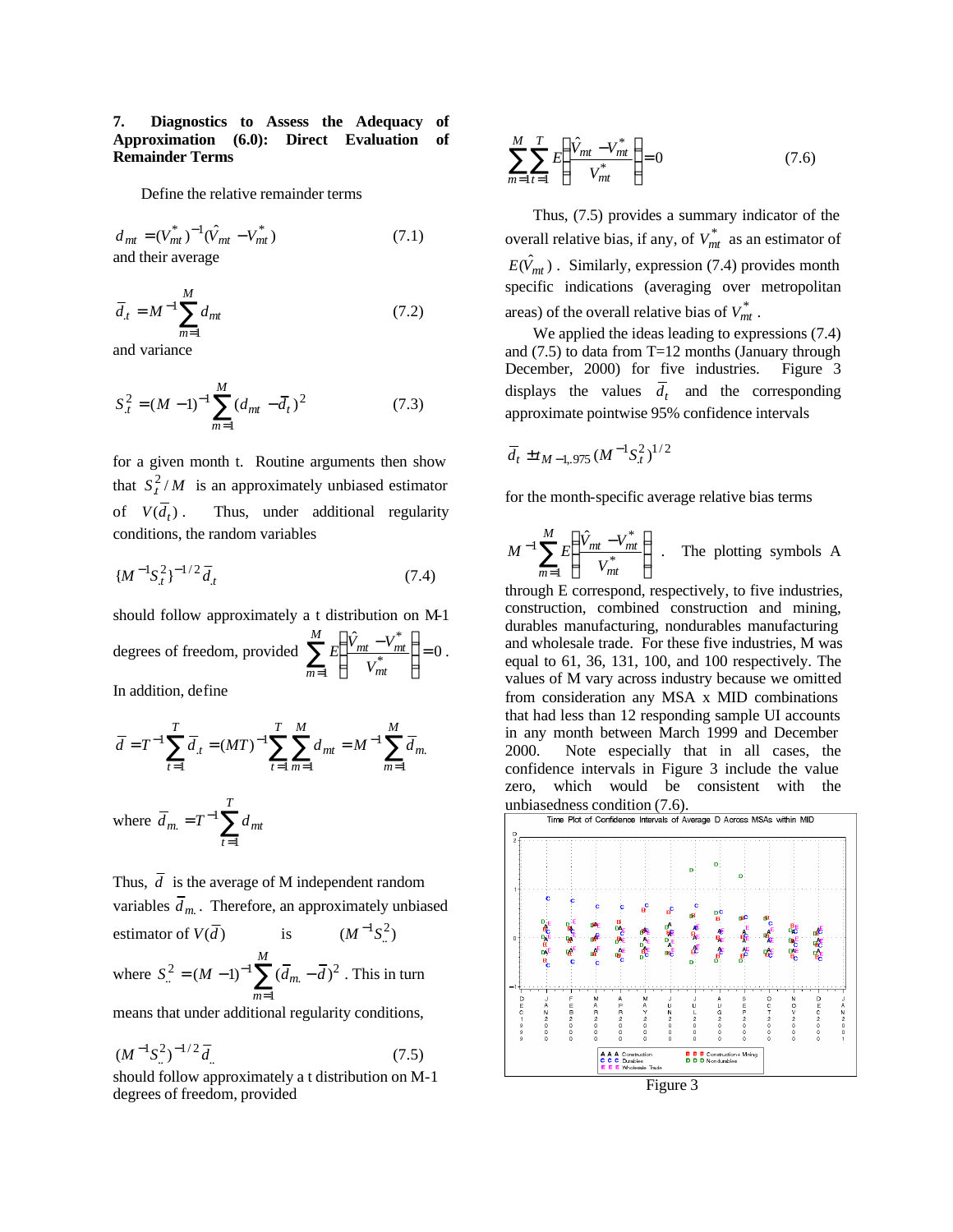#### **8. Diagnostics for Chi-Square Approximations**

Note that (7.4) and (7.5) depend on distributional assumptions only in a limited way, e.g., through approximate normality of a mean of M independent random variables. If we also assume that

$$
c\hat{V}_{_{mt}}/V_{_{mt}}^{*}
$$

follows a chi-square distribution on c degrees of freedom for some c>0, then for a given month t the terms  $(d_{mt}^2)$ , m=1, ..., M are independent and identically distributed with expectation equal to  $V(d_{mt}) = 2/c$ . In particular, if c=6, then  $V(d_{mt}) = 1/3$ . Define

$$
D_t = M^{-1} \sum_{m=1}^{M} d_{mt}^2 .
$$

If our estimator ratio  $\hat{V}_{mt}/V_{mt}^*$ <sup>ˆ</sup>*Vmt <sup>V</sup>mt* satisfies the chisquare distributional approximation, then the terms

$$
\hat{R}_{\text{LF}t}=D_t-1/3
$$

have a mean equal to zero, and an approximately unbiased variance estimator is

$$
\hat{V}(\hat{R}_{LF}) = M^{-1}(M-1)^{-1} \sum_{m=1}^{M} [(d_{mt})^{2} - (D_{t})]^{2} \quad (8.1)
$$

with associated confidence intervals

$$
\hat{R}_{LFt} \pm t_{M-1,975} \sqrt{\hat{V}(\hat{R}_{LFt})}
$$
\n(8.2)

A confidence interval (8.2) that falls entirely above zero would correspond to relative differences  $d_{mt}$  that are more variable than anticipated under a  $X_6^2$  approximation. This might be attributable to  $\hat{V}_{mt}$  being associated with fewer degrees of freedom than the nominal  $c=6$ . On the other hand, this phenomenon might also arise from a lack of fit of the values  $ln(\hat{V}_{mt})$  to model (6.0). Note especially that the diagnostics  $d_t$  and  $d$  are sensitive to systematic deviations of  $V_{mt}^*$  from  $E(\hat{V}_{mt})$ , across all areas in a given month t, or all months. In contrast with this,  $\hat{R}_{L F t}$ will reflect local deviations  $(V_{mt}^*)^{-1}(\hat{V}_{mt} - V_{mt}^*)$  that may not necessarily all have the same sign.

Similarly, define the aggregate goodness-of-fit measure

$$
\hat{R}_{LF} = D_0 - 1/3
$$

with associated variance estimator

$$
\hat{V}(\hat{R}_{LF}) = M^{-1}(M-1)^{-1} \sum_{m=1}^{M} \left[ T^{-1} \sum_{t=1}^{T} (d_{mt})^2 - D_0 \right]^2
$$
\n(8.3)

where

$$
D_0 = (MT)^{-1} \sum_{m=1}^{M} \sum_{t=1}^{T} (d_{mt})^2
$$

and approximate 95% confidence interval

$$
\hat{R}_{LF} \pm t_{M-1,975} \sqrt{\hat{V}(\hat{R}_{LF})}
$$
\n(8.4)

Figure 4 displays the confidence intervals (8.2) for January through December of 2000 for the same MSAs and the same five industries considered in Figure 3, with the same industry labels A through E.



## **9. Diagnostics for Lognormal Approximations**

The preceding subsection presented diagnostics intended to identify cases in which the relative errors  $d_{mt}$  deviated substantially from their expectations under an idealized chi-square approximation. If we instead had  $ln(\hat{V}_{mt}/V_{mt}^*)$  following a normal distribution with mean zero and variance  $s_e^2$ , the corresponding diagnostics would be the same as in Section 8, but with  $\hat{R}_{L_{Ft}}$  replaced by